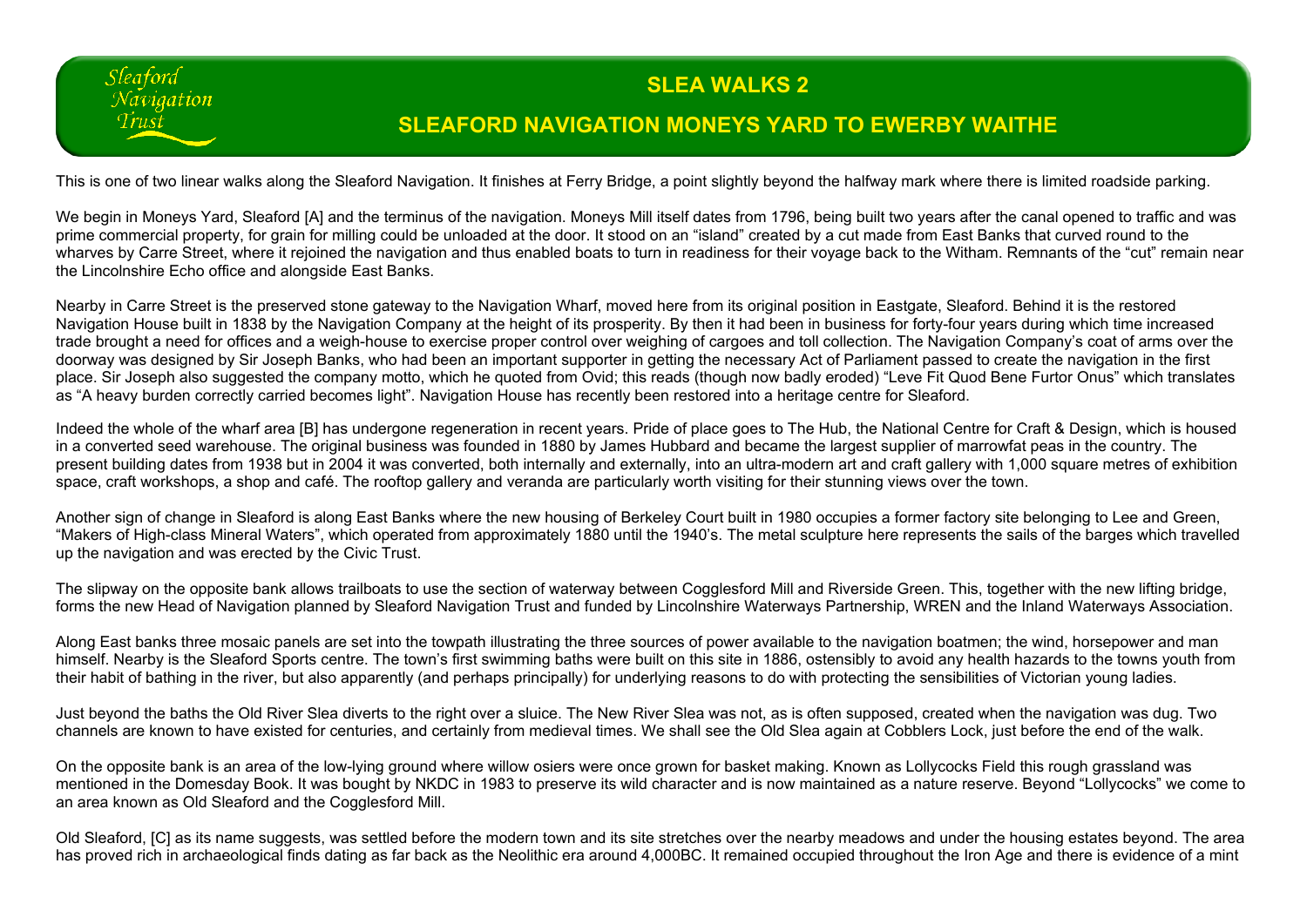here, indicating a settlement of some importance, a sort of local "capital" for the Coritani tribe. The stoney "coggled" (or cobbled) ford lay a little to the east of the present mill and would have been on a line with the Roman road, Mareham Lane, coming up from Bourne in the south towards Lincoln. Excavations have revealed an extensive Roman settlement here too, and again a mint seems likely for coin moulds have been found together with literally hundreds of coins; over 700 from "dig" alone. The area subsequently became an important Anglo-Saxon site too before the growth of present day Sleaford a mile to the west.

Cogglesford Mill [D] was one of many watermills on the River Slea, which explains the New Slea's alternative name of the Mill Stream. As a watermill site the origins of Cogglesford may go back to Anglo-Saxon times and for centuries it was known as the "Sheriff's Mill", although the building we see now dates from the early C18th. Additions made in the C19th can be easily distinguished by looking at the brickwork; older, smaller bricks form the lower part of the building and are laid in "Flemish" bond with larger bricks in "English" bond forming the upper, newer parts. Following the decline of the navigation the mill converted to steam power but eventually closed in 1885 with some of the site (nearest to the lock) becoming part of Sleaford's sewage works. This lock had the second highest rise out of the seven on the navigation being eight feet six inches (2.5 metres). Note too that the navigation was widened in front of the mill to allow boats to turn.

Beyond Cogglesford, near the by-pass, was Bonemill Lock (formerly Dyers Mill Lock) and a little further along is Holdingham Mill, formerly the Corn Mill, Tomlinson's Mill or Nash's Mill. [E] Some of the buildings are still there. The rebates for the lock gates are well preserved and some rusting fittings remain in place. But, most interesting is the unique, octagonal toll collector's hut dating from the opening of the navigation in 1794 in the garden of the mill house opposite.

Next comes Papermill Lock. [F] Papermaking has been recorded here since the C17th, though there was a brief return to corn milling in the mid 1800's. The last mill supplied paper to a printing works in Boston and was only demolished in the 1930's. Again the lock gate rebates are noticeable, whilst on the far side the millrace and mill foundations can still just be made out. There have been finds of Roman coins nearby too.

At Haverholme Lock [G] there are obvious signs of restoration with the provision of a new bywash by the Sleaford Navigation Trust. This lock had the highest rise on the whole navigation - nearly ten feet. For a while, following the closure of the navigation, the disused lock was roofed over by the owners of Haverholme Priory and used as a boathouse. The old machinery beside the lock may have been part of a turbine water supply system for Haverholme Priory. The elegantly arched road bridge nearby dates from 1893 and bears the arms of the Earl of Winchelsea in recognition of the fact that he agreed to fund the extra cost when the local authority would only pay for a simple flat bridge. Because a parish boundary runs along the river here half the bridge is in Ewerby and half in Ruskington.

Looking across the bridge the remains of Haverholme Priory are seen beyond some woods. Haverholme is the "island between two rivers" – which remains true today with the Old Slea still flowing to the south. The first priory founded here was for Cistercian monks from Fountains Abbey in Yorkshire, who had been given the land in 1137 by Bishop Alexander, but they found the low-lying marshy ground inhospitable and within two years had moved off to Louth Park. It was then offered to St. Gilbert of Sempringham, whose Gilbertine order was much less wealthy and could therefore not afford to be so choosy. The Gilbertines however, despite complaints, stuck it out for 400 hundred years until the Dissolution in 1538. The priory passed through various ownerships during the succeeding two and a half centuries being much extended by Sir Jenison Gordon in 1788 before coming into the possession of the Finch-Hatton family, the Earls of Winchelsea. They in turn altered the house considerably, especially in 1835, and held the property until 1927 when it was demolished but for the surviving tower. The family included several eccentric members, one of whom fought a duel with the Duke of Wellington and one who kept a tame lion on the drawing room sofa. (It eventually had to go to London Zoo!)

Beyond Anwick is Cobblers Lock, [H] the sixth out of seven and with a rise of seven feet six inches, and where the Old River Slea rejoins the New Slea. A short distance further brings us to a bend in the navigation known as Appletreeness, the "Headland near the Apple Tree" (not named on OS maps). It is here that the Sleaford Navigation becomes the Kyme Eau, at the head of navigation for this ancient, navigable tidal waterway from the Witham that had existed since medieval times. For instance it is known that building supplies for Tattershall Castle were shipped from here.

About midway between Appletreeness and the end of the walk at Ferry Bridge we pass the halfway point of the navigation at GR142499. Some old maps name Ferry Bridge as "Halfpenny Bridge" and it was also known locally as "Ha'penny Hatch". [I] There are two conflicting, though plausible, versions of how these names came about. The first is that the "halfpenny" relates to the passenger charge here in the days when there was a ferry, and later a tollbridge. The second tells that local children were paid a halfpenny to jump onto boatloads of hay, so that their weight flattened it sufficiently to prevent it catching on both this bridge and Town Bridge in South Kyme.